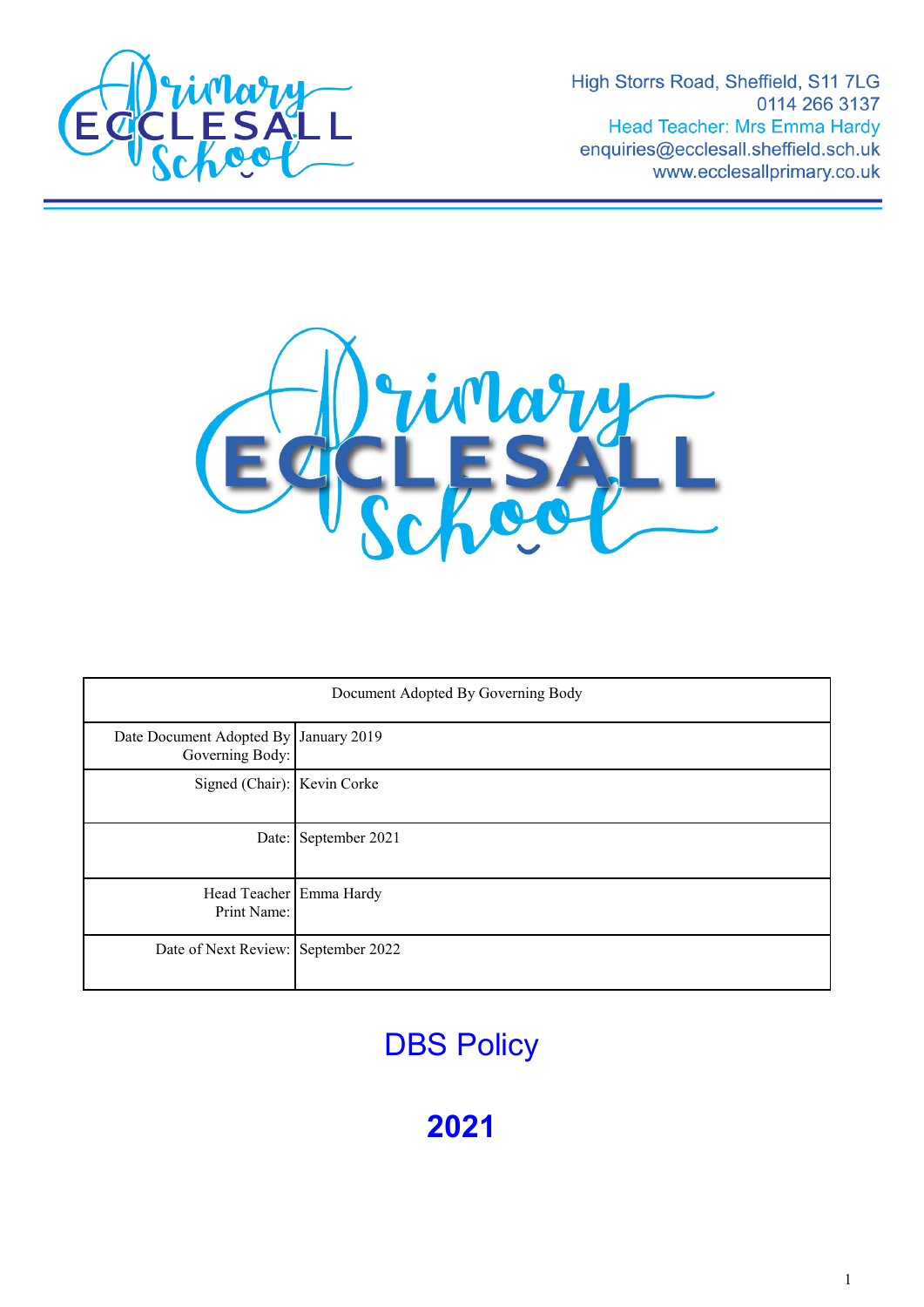# **DBS Checks Policy and Background**

It is the duty Ecclesall Primary School to ensure that our pupils' welfare is promoted, they are cared for appropriately and they are safeguarded from any harm.

This information is to inform you of what measures we need to apply to ensure that all employees and pupils are safe and cared for.

## **Disclosure and Barring Service Update**

From 28 May 2012, the Disclosure and Barring Service (DBS), formerly known as the Criminal Records Bureau (CRB), introduced new identity (ID) checking guidelines. These new guidelines will apply to all applications for a DBS check.

This enhancement has been introduced so that the DBS's identity checking process is strengthened to improve public protection. In particular, the changes will make it more difficult for individuals to conceal previous criminal records by changing their name. These changes are part of an on-going improvement process that will enable easier detection of undeclared changes of name in the future.

With effect from 1 December 2012 the Criminal Record Bureau (CRB) merged with the Independent Safeguarding Authority (ISA) to become the Disclosure and Barring Service (DBS). Following a review the Government has announced the following changes:

- a large reduction in the number of positions requiring checks to just those who work most closely and regularly with children and vulnerable adults
- portability of criminal record checks between jobs to cut down on bureaucracy
- an end to a requirement for those working or volunteering with vulnerable groups to register with the Vetting and Barring Scheme and to be continuously monitored by the Independent Safeguarding Authority
- stopping employers who knowingly request criminal record checks on individuals who are not entitled to them

The necessary legislative changes will be included in the Protection of Freedom Bill. Subject to parliamentary approval, the Bill is expected to become law in early 2013. The new regime will be introduced as soon as possible after this.

#### **Ofsted Guidance**

CRB checks became mandatory for the entire maintained schools' workforce from 12 May 2006 (September 2003 for independent schools, including academies). Employees who took up post from this date must have an enhanced CRB disclosure.

- No further checks are required for any staff unless the person has a break in service of more than three months. (Please note that extended sickness/maternity leave does not constitute a break of service.)
- There is no requirement for staff employed before March 2002 to have retrospective CRB checks as long as they have been in continuous service. In this context, continuity means no break of service of longer than three months. However, prior to 2002, there was a requirement for all staff who work with children and young people to have to been checked against List 99, and evidence of this should be checked.

# **Visitors**

DBS checks are not required for visitors. Visitors do not have unsupervised access to children.